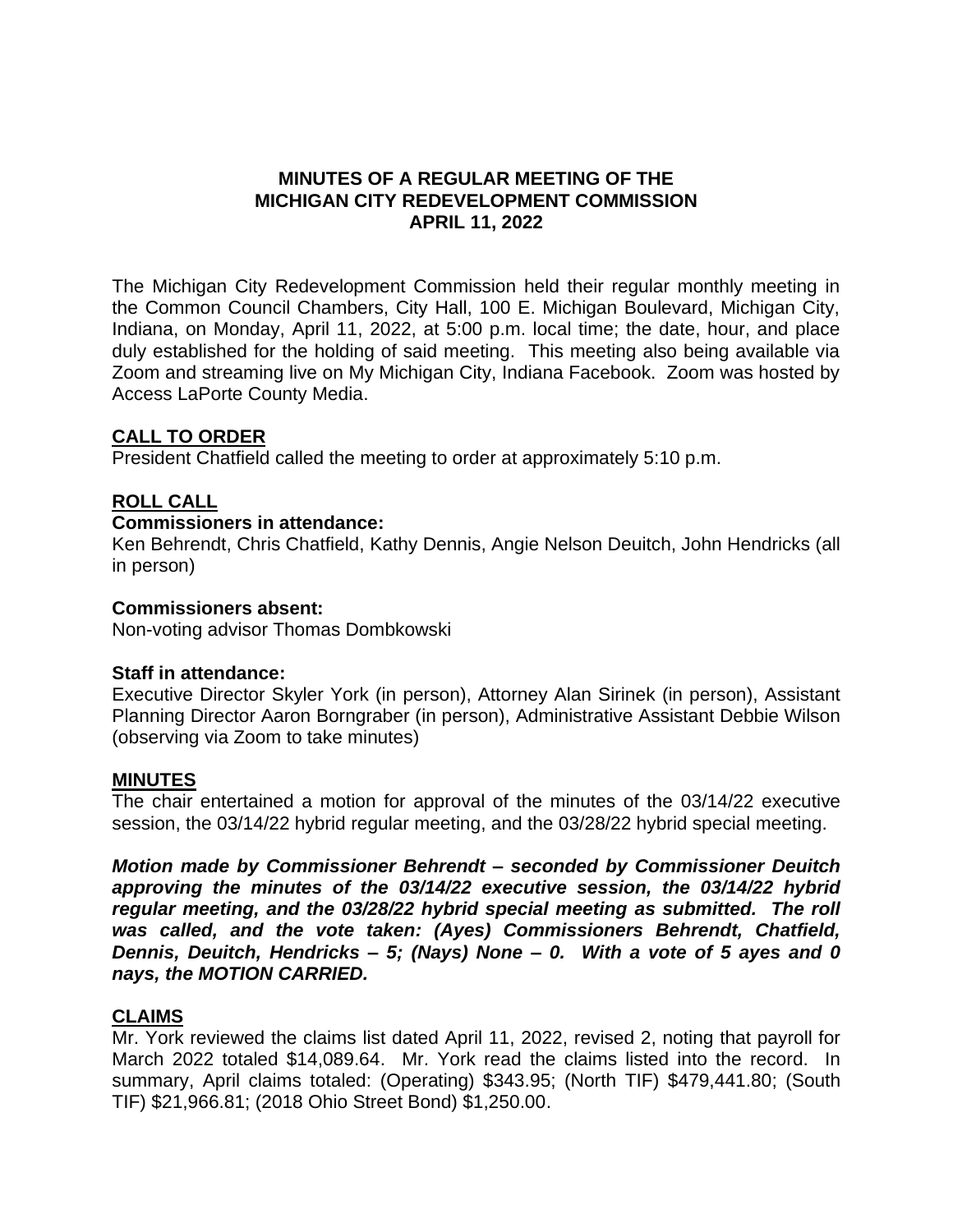Mr. York pointed out that the invoices for Begley/Concord Trail Creek clean-up are being paid from insurance money the Commission receives back.

Attorney Sirinek added and explained that they are being paid with the money from the agreement the Commission won based on the litigation the Commission commenced against the primary polluter.

The chair entertained a motion.

*Motion made by Commissioner Deuitch – seconded by Commissioner Dennis approving the claims list dated 04/11/22 revised 2 as submitted. The roll was called, and the vote taken: (Ayes) Commissioners Behrendt, Chatfield, Dennis, Deuitch, Hendricks – 5; (Nays) None – 0. With a vote of 5 ayes and 0 nays, the MOTION CARRIED.*

#### **FINANCIAL REPORT**

Mr. York reviewed the financial report dated 02/28/22, summarizing cash balances as follows: Operating Account \$204,605.64; South Side TIF Account \$8,643,447.33; South Side TIF Debt Reserve Account \$335,988.51; South Side TIF Capital Account \$16,836.84; North End TIF Account \$3,858,968.42; Northeast TIF Account \$261,753.64; for total cash of \$13,321,600.38. Loans Receivable include a loan to the Eastside TIF from the Operating Account in the amount of \$21,028.49, and the County Business Loan Fund in the amount of \$133,333.00, for a total of \$154,361.49, bringing total assets to \$13,475,961.87.

The chair entertained a motion.

*Motion made by Commissioner Deuitch – seconded by Commissioner Hendricks approving the 02/28/22 financial report as submitted. The roll was called, and the vote taken: (Ayes) Commissioners Behrendt, Chatfield, Dennis, Deuitch, Hendricks – 5; (Nays) None – 0. With a vote of 5 ayes and 0 nays, the MOTION CARRIED.*

#### **REQUEST TO UTILIZE REDEVELOPMENT-OWNED PROPERTY**

Mr. York explained that this is a request to utilize a portion of the You Are Beautiful lot. This is something the Commission has approved in the past. He acknowledged Janet Bloch being present representing Lubeznik Center for the Arts.

Janet Bloch (appearing in person), Executive Director for Lubeznik Center for the Arts, explained their request to allow them to park on the north half of the You Are Beautiful lot during their Annual Art Festival. The requested dates are August 19, 2022, for setup and the two days of the festival on August 20 and 21, 2022. She referenced a map that she provided indicating where the parking would be on the lot. Ms. Bloch confirmed that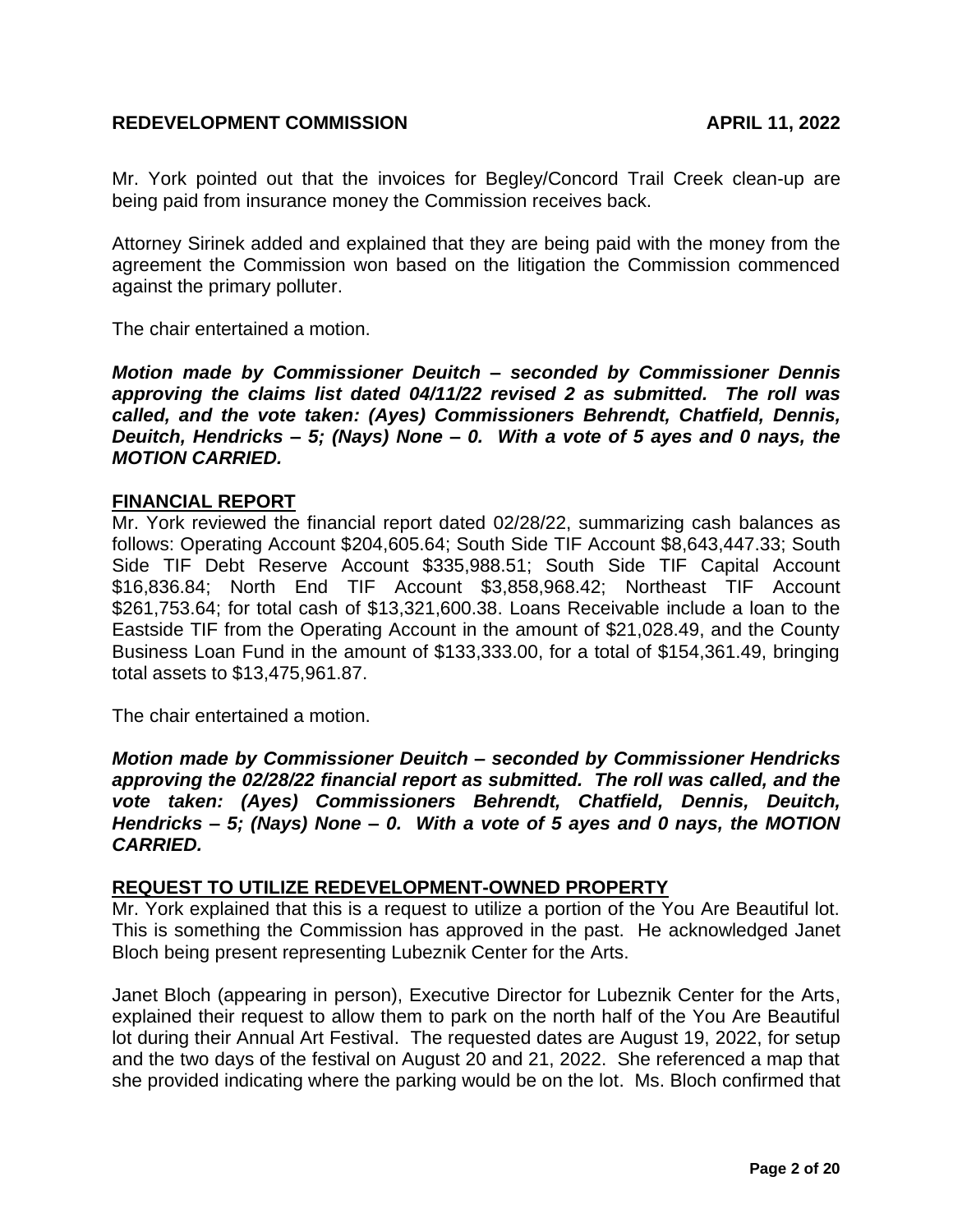they will provide proof of liability insurance and will go before the Board of Public Works & Safety on April 18, 2022, for their approval of street closures during the event.

Mr. York explained that this is a two-part process with the first part being approval from the Redevelopment Commission, then approval from the Board of Public Works & Safety. He pointed out that the Commission has signed an agreement with a developer for development on that property, although he has checked on the construction timeline with the developer who indicated that those dates would still be good on that portion of the property.

The chair entertained a motion.

*Motion by Commissioner Dennis – seconded by Commissioner Deuitch approving the request by the Lubeznik Center for the Arts to utilize the north half of the You Are Beautiful lot for parking during the Lubeznik Arts Festival on the dates of August 19 through August 21, 2022, contingent upon providing liability insurance and getting Board of Public Works & Safety approval. The roll was called, and the vote taken: (Ayes) Commissioners Behrendt, Chatfield, Dennis, Deuitch, Hendricks – 5; (Nays) None – 0. With a vote of 5 ayes and 0 nays, the MOTION CARRIED.*

# **I-94/421 OVERPASS - ANNUAL INDOT INSPECTION**

Mr. York recalled that this item was tabled last month so he could do more research on this expenditure. He explained that this is for an annual inspection of the decorative elements/betterments which the Redevelopment Commission committed to during INDOT's general reconstruction of this overpass. As part of that, the Redevelopment Commission was tasked with the annual inspection. Global Engineering designed the decorative elements of the overpass, and in the past have done the annual inspections. They provide an inspection checklist to INDOT and the City. Mr. York made it clear that this is not a maintenance agreement. This inspection report goes to the Board of Public Works & Safety/City indicating items that need repair. When this project was originally done, the Redevelopment Commission set aside about \$50,000 in a fund to pay for those inspection fees. There is about \$38,000 remaining in that fund. Any maintenance would happen at the City level, not the Redevelopment Commission.

The chair entertained a motion.

*Motion by Commissioner Behrendt – seconded by Commissioner Hendricks approving Task Order 13074.01 with Global Engineering for the annual INDOT inspection/reporting of the I-94/421 overpass betterments, in an amount not to exceed \$3,500.00. The roll was called, and the vote taken: (Ayes) Commissioners Behrendt, Chatfield, Dennis, Deuitch, Hendricks – 5; (Nays) None – 0. With a vote of 5 ayes and 0 nays, the MOTION CARRIED.*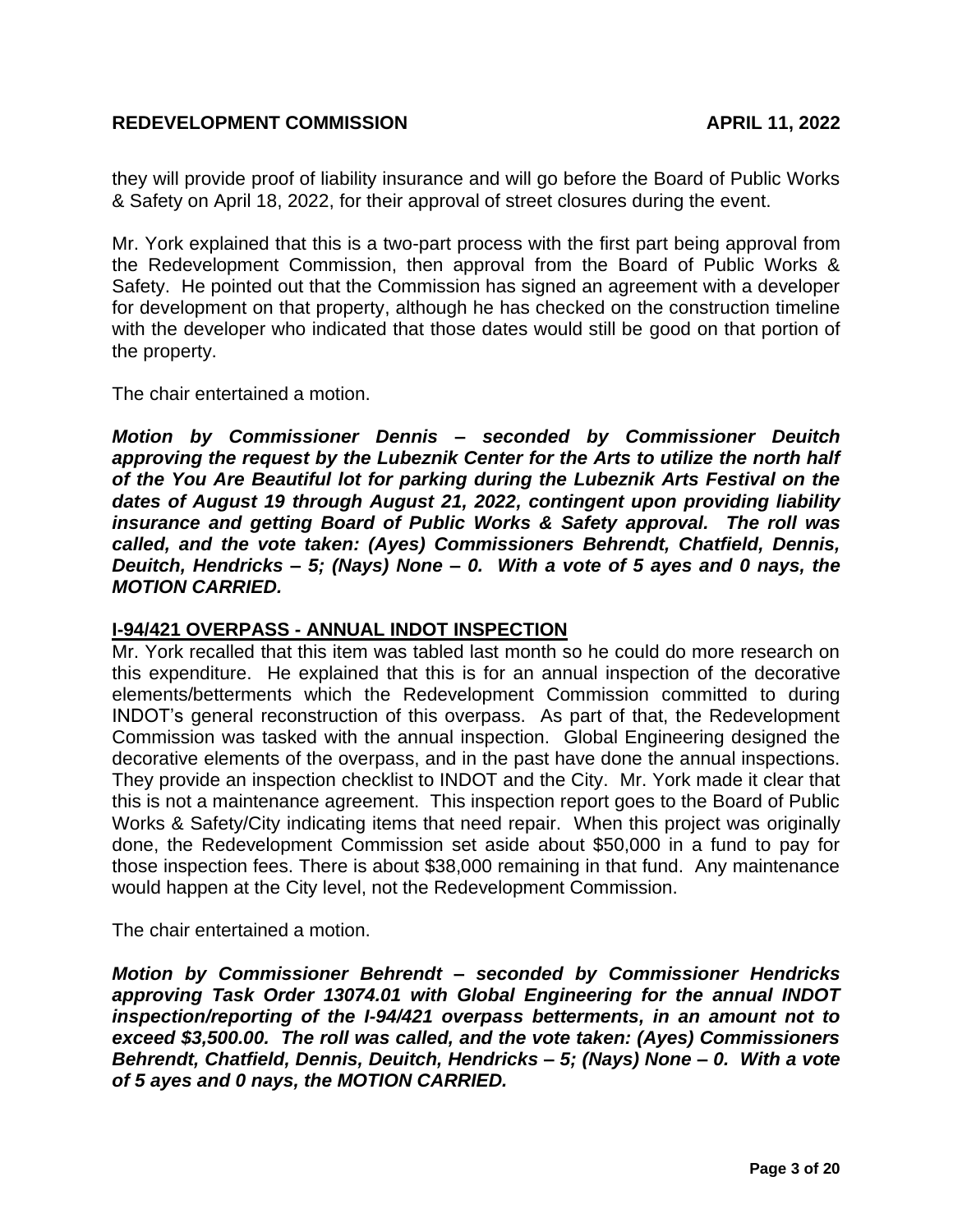# **FAÇADE GRANT(S)**

**825 Franklin Street:** Aaron Borngraber, Assistant Planning Director, presented a Façade Grant request from 825 Franklin Fund, LLC/Michael Connor for façade work at 825 Franklin Street to include repainting the already painted brick façade, grinding and repairing existing brick façade where needed, and replacing any missing brick or brick pieces. Mr. Connor plans to convert the second floor into two residential units and will be requesting an Upper Story Grant as well. The building is located within the Franklin Street Historic District. Mr. Connor has provided two quotes for facade work: one in the amount of \$11,700 and the other in the amount of \$13,450. Both quotes are consistent with conditions of approval from the Historic Preservation Commission. The amount to be reimbursed by the Redevelopment Commission will depend on which quote is used and will either be \$7,020 or \$8,070, respectively. Mr. Borngraber noted that the approval would also extend the timeline from six months to a year (extended to April 10, 2023), so both projects (Façade and Upper Story) could be worked on simultaneously and close out at the same time. Staff recommended approval.

Regarding the two quotes, Mr. York pointed out that the Commission's application does not specify using the lowest bid. He felt the choice should be left up to the developer/owner for preference on the contractor. Mr. York suggested that Mr. Connor decide which contractor he would like to use before the Commission makes their decision.

Michael Connor (appearing in person) addressed the Commission, stating that the catalyst for both the Façade Grant and Upper Story Grant are tenants. He said he has owned the building for 7-8 years, going through a few tenants and doing renovations on the ground floor. Mr. Connor stated that the current tenant has spurred the catalyst to do both the façade and the second floor at the same time; due to Mr. Farina's investment on the ground floor it would be impossible to work on the second floor after he has built out. It must be done all at once to accommodate Mr. Farina. Mr. Connor stated that timeliness is the most important factor for them and even though it is more money, the contractor who could start the soonest is Chavez.

The chair entertained a motion.

*Motion by Commissioner Deuitch – seconded by Commissioner Dennis approving a Façade Grant request by 825 Franklin Fund, LLC for façade work at 825 Franklin Street in a not to exceed amount of \$8,070.00 to be reimbursed by the Redevelopment, and completion of work extended to April 10, 2023. The roll was called, and the vote taken: (Ayes) Commissioners Behrendt, Chatfield, Dennis, Deuitch, Hendricks – 5; (Nays) None – 0. With a vote of 5 ayes and 0 nays, the MOTION CARRIED.*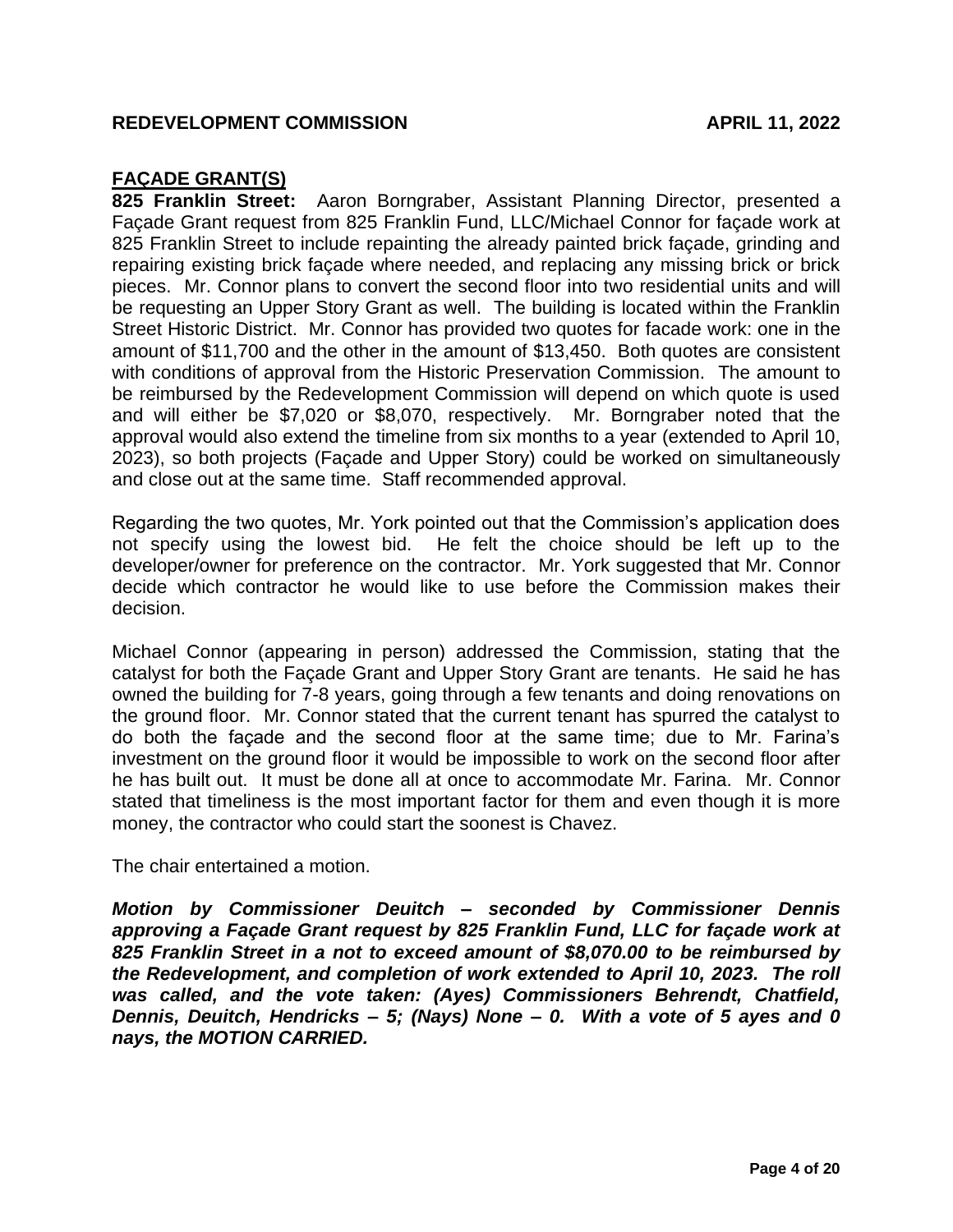# **UPPER STORY GRANT(S)**

**825 Franklin Street:** Aaron Borngraber, Assistant Planning Director, presented an Upper Story Grant request from 825 Franklin Fund, LLC/Michael Connor who is proposing to convert the second floor into two residential units. Unit 1 will be approximately 1,079 square feet and unit 2 approximately 895 square feet. This interior work is outside the purview of the Historic Preservation Commission. Again, Mr. Borngraber pointed out that Mr. Connor has two quotes of \$139,380 and \$150,750. The amount to be reimbursed by the Redevelopment Commission would be \$30,000 (\$15,000 maximum per unit). Staff recommended approval with completion by April 10, 2023.

Commissioner Behrendt asked the end plan for the units.

Mr. Connor provided pictures to the Commissioner's showing the quality of work, noting that he lives above Royale at 827 Franklin Street and another one he did is above Mucho Mas at 727 Franklin Street. He explained the intent is to create two residential units either for long-term lease or short-term lease.

Commissioner Behrendt wanted it to be clear that the Commission's original intent for this program was permanent residents, and he therefore felt short-term leases do not fit into the program originally discussed by the Commission.

Mr. York added that originally when the program was written, Airbnb's were not as prolific as they are now and so readily available. Originally, the goal was to encourage development of upper story residential over historic buildings in the Downtown (which has since expanded) to create permanent living units for long-term residential to create critical mass Downtown.

Commissioner Behrendt asked Mr. Connor if he could guarantee the units would be used for long-term residential instead of short-term.

Mr. Connor replied that he would like to let the market determine that. He pointed out that there is a building down the street from this that does short-term rentals. He commented that the short-term rentals do bring a certain amount of money into the neighborhood. He said he thinks short-term rental would work there, but he would also enjoy the flexibility of doing that if it was financially more beneficial.

Commissioner Deuitch commented that there are some short-term rentals Downtown, but the Redevelopment Commission did not incentivize them; she believes the intent of the Commission is long-term.

Mr. York added that a housing study has been done and there is a shortage of housing Downtown. The Commission's goal lately has been to provide new housing in Downtown to create critical mass.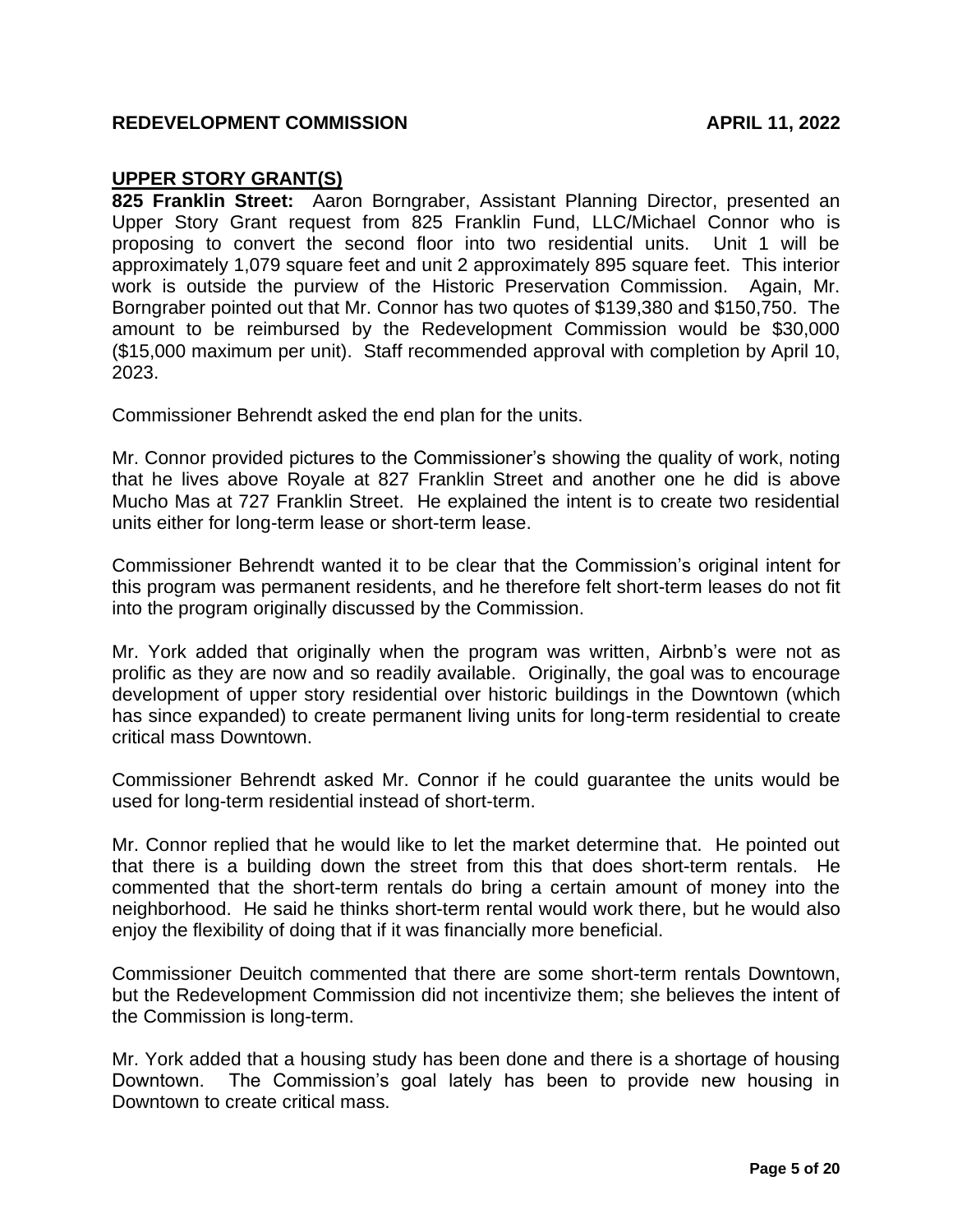Commissioner Chatfield commented from his perspective that the Redevelopment Commission guidelines they provided do not state that it can or cannot be short-term. He suggested if the Commission wants to change what they want and move forward past today, they can change the terminology in their agreement and how they approach it. He said either way is okay from his perspective because it still provides, and there will be more housing within the next 18 months. He said from a tax perspective you are still paying real estate taxes, and Mr. Connor interjected that if you are doing Airbnb or Vrbo you are paying Innkeepers Tax.

The chair entertained a motion.

*Motion by Commissioner Deuitch – seconded by Commissioner Chatfield approving the Upper Story Grant request by 825 Franklin Fund, LLC for two upper-story residential units at 825 Franklin Street with an amount of \$30,000 (\$15,000/unit) to be reimbursed by the Redevelopment Commission, with a completion date of April 10, 2023. The roll was called, and the vote taken: (Ayes) Commissioners Chatfield, Deuitch, Hendricks – 3; (Nays) Commissioners Behrendt, Dennis – 2. With a vote of 3 ayes and 2 nays, the MOTION CARRIED.*

Mr. Connor added, commenting that he does not know if short-term is the route they will go. He said he has four lofts on Franklin Street with three above Mucho Mas and his, all being annual leases. He stated that he has never done short-term before. If the market on rent supports the investment they are making, he said he would personally rather deal with annual tenants than short-term. Although, he said at some point possibly the front unit is an annual tenant and the back unit a short-term rental.

# **LANDSCAPE MAINTENANCE CONTRACTS FOR 2022**

Mr. York stated that he just received the contracts today and needs more time to review them. He asked that this be tabled until the May meeting.

*Motion by Commissioner Deuitch – seconded by Commissioner Hendricks tabling the landscape maintenance contracts with PR's Lawn care for the 2022 season until the May 9, 2022, Redevelopment Commission meeting. The roll was called, and the vote taken: (Ayes) Commissioners Behrendt, Chatfield, Dennis, Deuitch, Hendricks – 5; (Nays) None – 0. With a vote of 5 ayes and 0 nays, the MOTION CARRIED.*

# **PUBLIC HEARING – EASTSIDE ECONOMIC DEVELOPMENT AREA**

Randy Rompola (appearing in person) with Barnes & Thornburg, LLP, addressed the Commission explaining that this is the final action of completing the action the Redevelopment Commission took in January to designate the Expansion Area in the Eastside Economic Development Area. The Expansion Area is primarily the territory that was previously annexed by the City into the city. This will expand that Eastside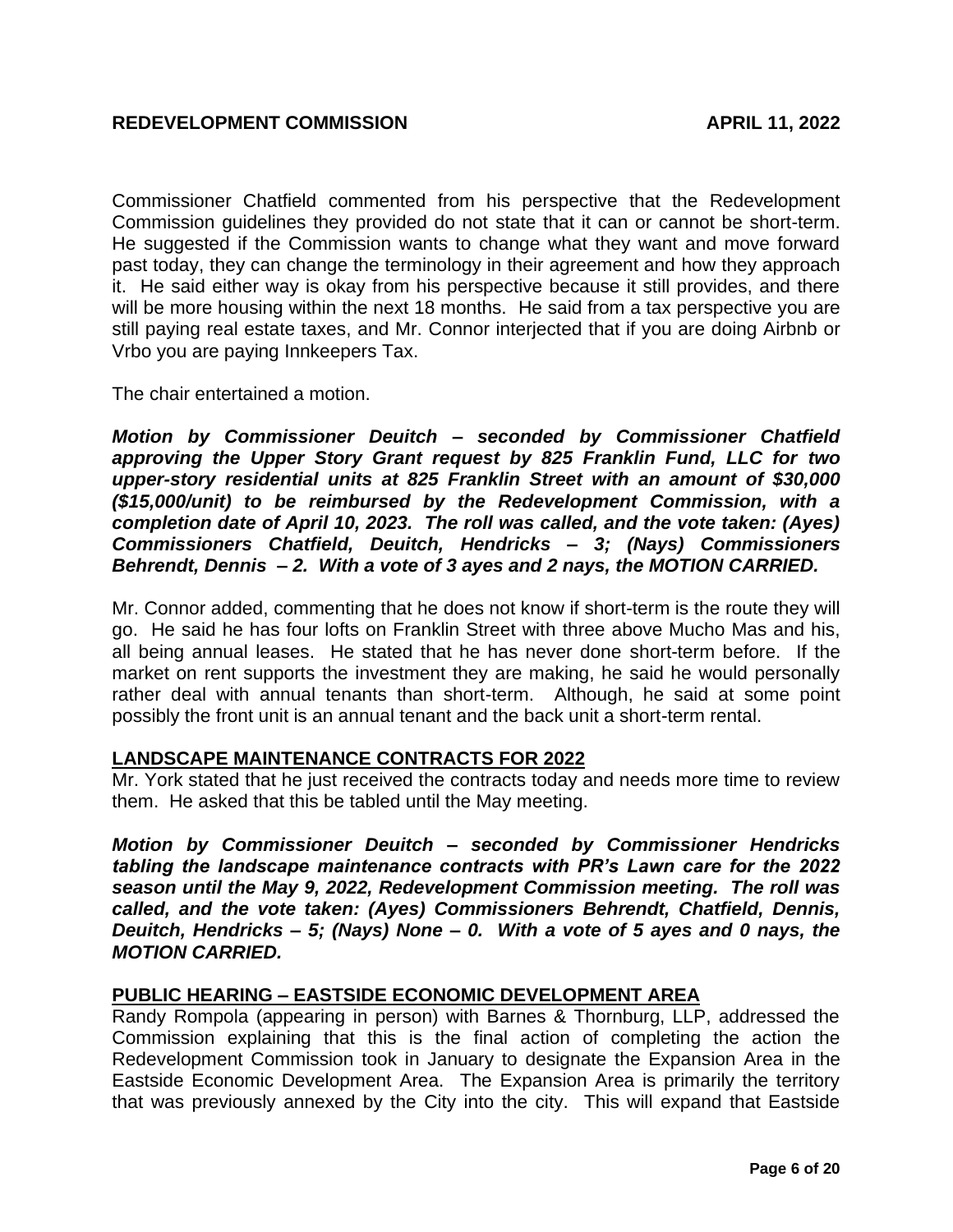Area to pick up that territory so it will allow the Redevelopment Commission to use whatever incentives it has available, not only in the existing area but also in the Expansion Area. This has been before the Plan Commission and Common Council, approved by each body. Tonight, is the final action for the Redevelopment Commission to conduct a public hearing, receive public input, and then consider the Confirming Resolution. Mr. Rompola stated that the notice was published in the newspaper and proof of publication was provided to staff. Also, staff sent notice to the owners of property in the Expansion Area indicating that this hearing will be held tonight. As required, Baker Tilly has provided the overlapping taxing units with a Tax Impact Statement. Mr. Rompola explained that the resolution approves of the expansion, concludes the approving of the expansion, and lists out reasons and Findings of Fact indicating that this will help provide incentives for economic development which will provide greater job opportunities than not doing it.

Attorney Sirinek added that the reason to do this tonight is to be able to go retroactive back to January 2022 for the base year for the increment to be calculated.

The chair opened the public hearing.

Commissioner Deuitch commented that the Council unanimously passed a resolution in March to support this.

Commissioner Behrendt asked for clarification on the attached map (Exhibit A2).

Mr. York explained that the only thing not included in the TIF is the northwest part of Swan Lake Cemetery, because before it was annexed, Swan Lake was half in the county and half in the city, so it is not designated as one of the parcels that was noticed. The railroad parcels were carved out of it as well. All others in the annexation area were noticed. This is fulfilling part of the City's pre-agreement for annexation to try to bring them into the East TIF.

There were no other comments; the chair closed the public hearing.

#### **RESOLUTION 3-22**

RESOLUTION 3-22 CONFIRMING RESOLUTION AMENDING BOUNDARIES OF EASTSIDE ECONOMIC DEVELOPMENT AREA AND APPROVING AMENDMENT TO ECONOMIC DEVELOPMENT PLAN FOR EASTSIDE ECONOMIC DEVELOPMENT AREA

The chair entertained a motion.

# *Motion by Commissioner Deuitch – seconded by Commissioner Dennis adopting RESOLUTION 3-22 CONFIRMING RESOLUTION AMENDING BOUNDARIES OF EASTSIDE ECONOMIC DEVELOPMENT AREA AND APPROVING AMENDMENT TO*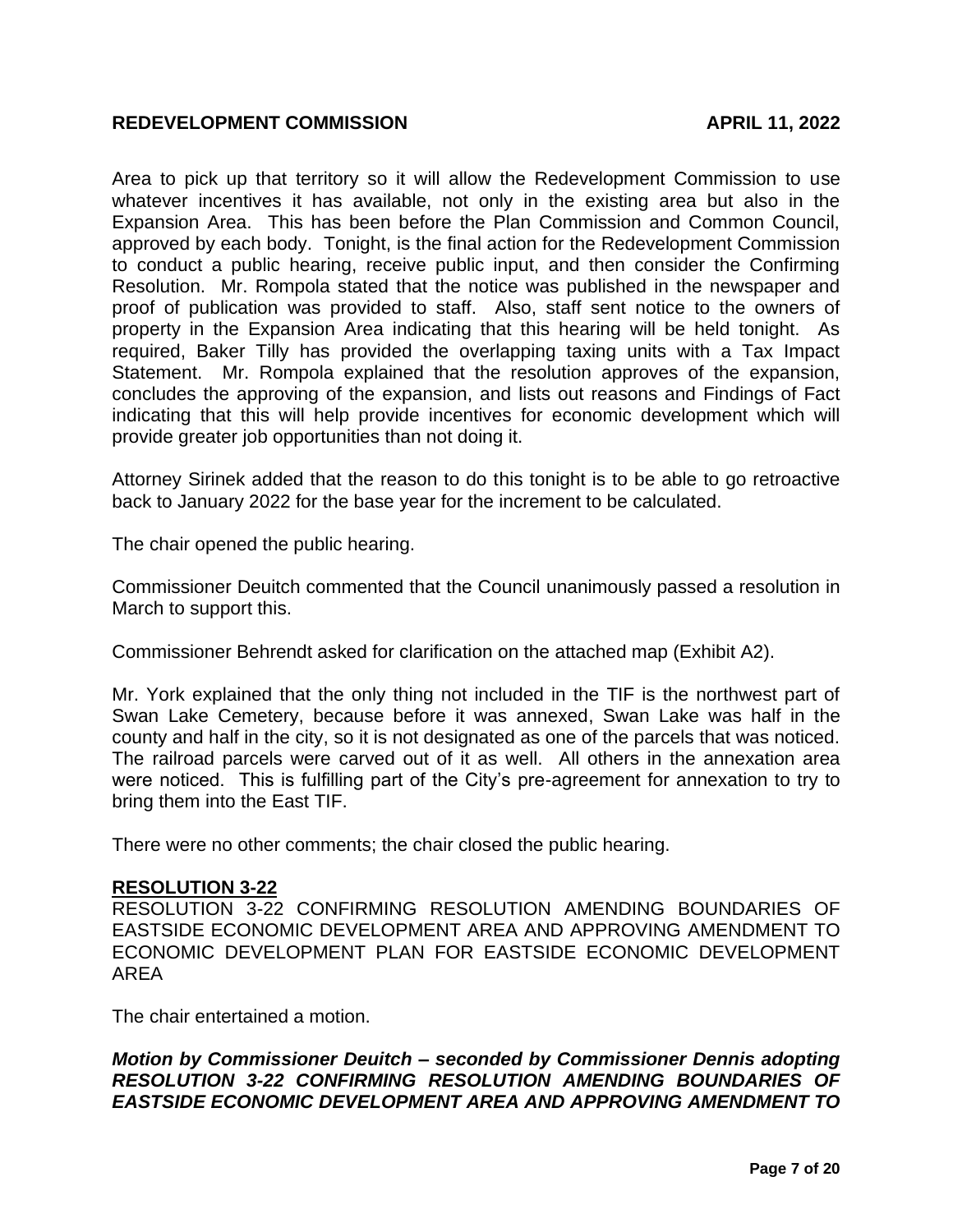*ECONOMIC DEVELOPMENT PLAN FOR EASTSIDE ECONOMIC DEVELOPMENT AREA. The roll was called, and the vote taken: (Ayes) Commissioners Behrendt, Chatfield, Dennis, Deuitch, Hendricks – 5; (Nays) None – 0. With a vote of 5 ayes and 0 nays, the MOTION CARRIED.*

# **STATION BLOCK PROJECT**

Mr. York gave an update stating they have received all the letters of support (about 30 letters) from various organizations to include in the State application for development tax credits. That application will be filed this week. He talked about the overwhelming support from local businesses and larger organizations across the region. He stated that tonight the Redevelopment Commission must ratify the original agreement. At the last meeting, the Commission approved an agreement with Flaherty and Collins, but approval was contingent upon completing language in that agreement.

Attorney Sirinek added, stating that at the Commission's special meeting on 3/28/22 they approved and authorized the Commission's president to execute that agreement. The Commission wanted to see the changes made to the agreement from the one that was provided to them on 3/26/22 and the one executed on 3/31/22. Attorney Sirinek noted that he sent Commissioner's a memo dated 4/1/22 which identified those changes. Also, NICTD requested tentative approval on 3/28/22 with ratification tonight. He explained that in effect what the Commission has is a tentative agreement subject to the Commission's approval to go forth with the mixed-use development project and reaching an agreement within the next 60 days.

Mr. York clarified that tonight the Commission is ratifying the final agreement to satisfy the Joint Development Agreement with NICTD.

Commissioner Deuitch asked what time clock starts once this is done.

Attorney Sirinek replied that day one started on April  $1<sup>st</sup>$ . Hopefully in 60 days an agreement can be reached for the mixed-use development project. If both parties are close to an agreement in 60 days, they can agree to extend it for a certain number of days as well.

Mr. York added that the goal is to not do an extension and get it done in the time allocated, although there is a lot to work through.

The chair entertained a motion.

*Motion by Commissioner Deuitch – seconded by Commissioner Hendricks ratifying the agreement for the garage and garage rooftop amenities portion of the mixed-use transit center project between the City, Redevelopment Commission, and Flaherty and Collins. The roll was called, and the vote taken:*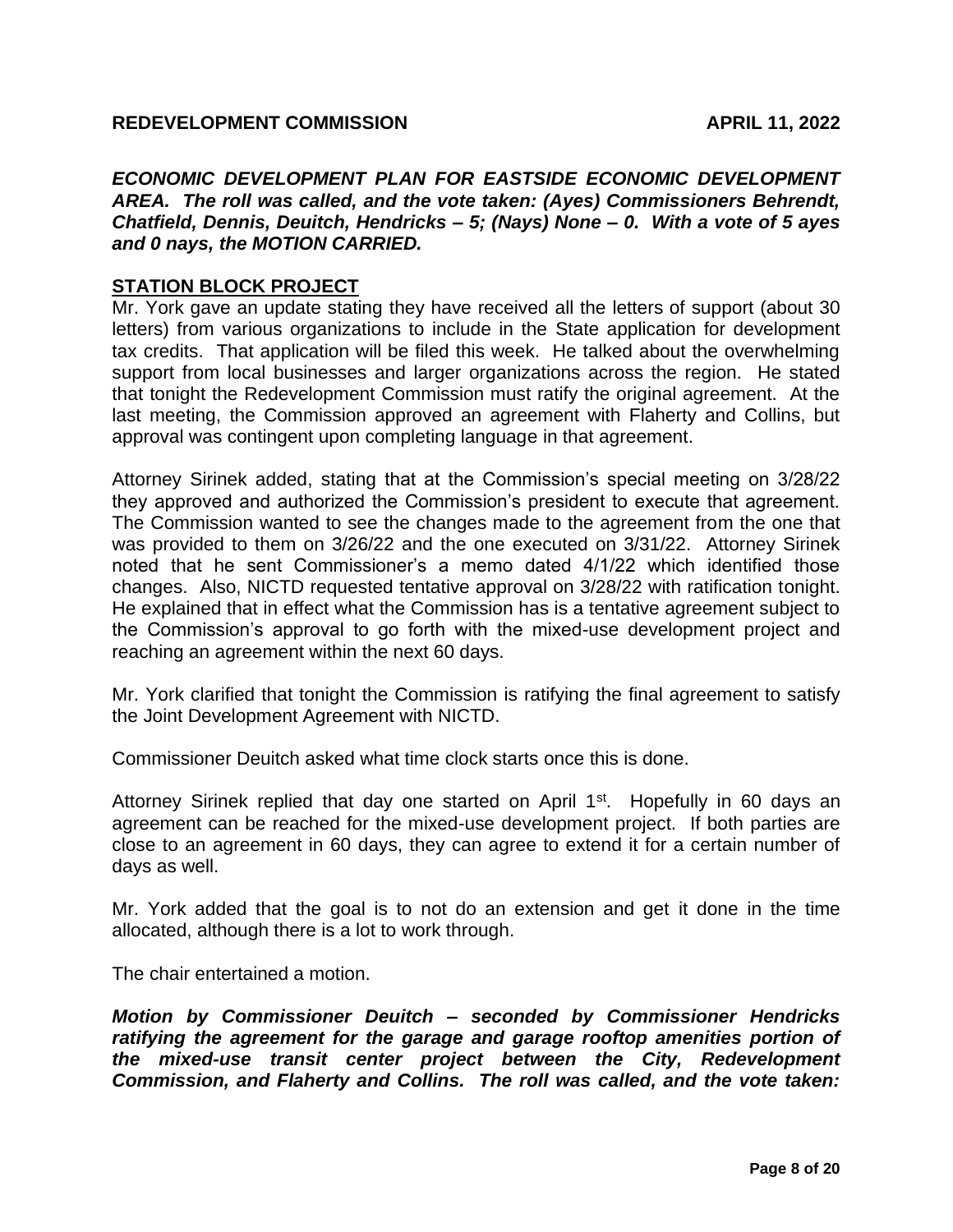# *(Ayes) Commissioners Behrendt, Chatfield, Dennis, Deuitch, Hendricks – 5; (Nays) None – 0. With a vote of 5 ayes and 0 nays, the MOTION CARRIED.*

# **SOUTH TIF CONNECTIVITY IMPROVEMENT PROJECT**

Ryan Laughlin of Haas & Associates (appearing via Zoom – audio/video) gave an update, noting that there has been a lot of progress on this project since the last meeting. Mr. Laughlin mentioned that the broader South TIF Connectivity Improvement Project has been broken out into Construction Contract No. 1 (CC1) which incorporates the sidewalks in and around Highway 421, Westwind Drive, Larkspur Lane, and a pedestrian crossing at Highway 421/Larkspur Lane. He noted that project management of that has been transferred from himself to Jeff Wright who is now employed by Haas & Associates. He stated that they have been receiving access authorizations letters from DLZ making it possible for them to go in and do additional geotechnical surveying and wetland surveying in those areas. He pointed out that they do not have all the necessary authorizations yet; they are waiting for two parcels that are a part of the Towne Center Drive extended area. All topographic surveying is complete at this point, geotechnical investigation is mostly complete and will continue with the new access authorizations they received. Wetland surveying is somewhat tied up with the lack of access authorizations in the Towne Center Drive extended area. Once those authorizations are received, they can wrap it up and generate the report for all the wetlands on the South TIF project.

Mr. Laughlin continued stating that Jeff Wright and Aaron Borngraber met on site to review the preliminary designs for CC1. Mr. Borngraber subsequently approved those preliminary designs and those are moving swiftly into final design. They anticipate being ready to let the project for bidding soon, but it is contingent up securing the necessary land rights for the sidewalks on Highway 421, Larkspur Lane, and securing the INDOT permit for the pedestrian crossing. He said they are on schedule for letting the project for bid by no later than July 1st, and hopefully significantly earlier.

# **VON TOBEL PROJECT**

Attorney Sirinek gave a brief history stating that when the Redevelopment Commission was doing the flex buildings on Cleveland Avenue, a right turn lane was put in on Highway 20 as it related to Cleveland Avenue. Haas & Associates were overseeing the implementation of that project and making sure everything was done according to INDOT requirements and the overall project objectives. When the Water Department saw the plans for that project, they were concerned that the location of the right of way was going to make it impractical to do any kind of repairs on that main. So, during this project the water main was moved to the south of where it was, paid for by both the City and the Redevelopment Commission. As a result of that relocation, it caused a flooding problem for the Von Tobel business which was exasperated by the fact that there is also a culvert there which is Von Tobel's responsibility to fix. There have been meetings with Von Tobel, the Water Department and Haas & Associates to figure out how to fix this. He referred to a schedule of payments he provided to Commissioners, stating that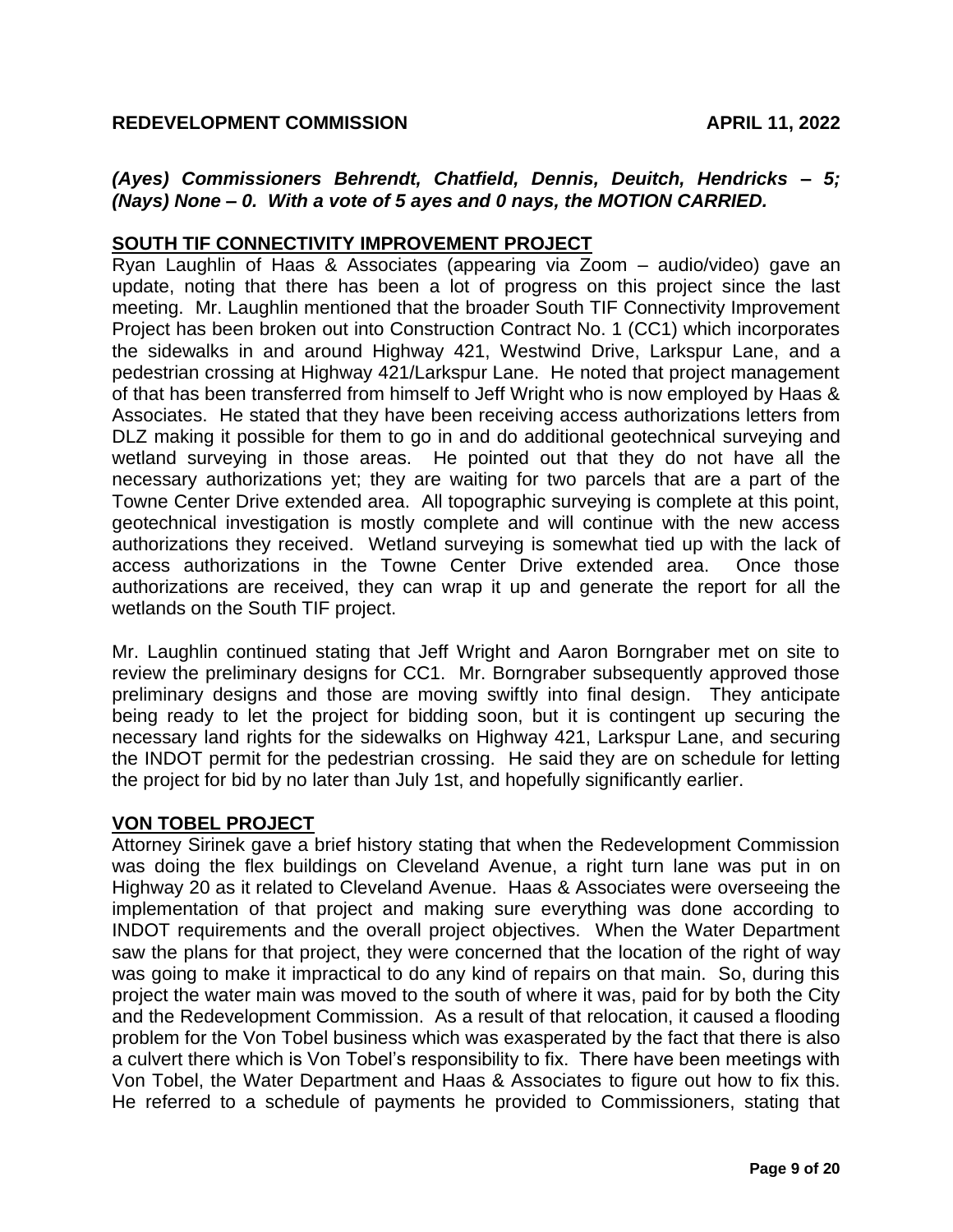where they ended up is that the Redevelopment Commission would authorize expenditures for certain kinds of repairs to be made to alleviate the flooding, the Water Department would also contribute money to alleviate the flooding, and Von Tobel would fix their culvert. He referred to the fourth item for \$6,463.25 which is the Water Department's portion of this. The rest would be relating to what the Redevelopment Commission needs to do to address this unintended consequence that has happened. The total cost being requested is \$26,650.88. \$6,463.25 will be reimbursed to the Redevelopment Commission from the Water Department. The Redevelopment Commission's responsibility is \$20,187.63 after reimbursement by the Water Department. Haas & Associates assisted with the engineering and produced the plan that all parties agree with.

The chair entertained a motion.

It was noted that Commissioner Behrendt recused himself from voting because he is on the Water Board.

*Motion by Commissioner Deuitch – seconded by Commissioner Dennis approving the Von Tobel drainage improvement project in the amount of \$26,650.88, with the understanding that the Redevelopment Commission will be reimbursed \$6,463.25 of that total amount from the Michigan City Water Department, leaving \$20,187.63 as the Redevelopment Commission's responsibility. The roll was called, and the vote taken: (Ayes) Commissioners Chatfield, Dennis, Deuitch, Hendricks – 4; (Nays) None – 0; (Abstain) Commissioner Behrendt – 1. With a vote of 4 ayes, 0 nays, and 1 abstention, the MOTION CARRIED.*

Attorney Sirinek noted that Haas & Associates put out a Request for Quotes with Woodruff & Sons being the only one that responded. All legal requirements have been satisfied.

# **YOU ARE BEAUTIFUL SITE**

Mr. York provided an update recalling that the Redevelopment Commission executed an agreement with the developer. From that point of execution, they have 90 days to do their due diligence. They have hired engineers and have been surveying. Mr. York has been providing them with surveys, environmentals, and any in-house documents available. There have been discussions making sure things are progressing so at the 90 days this can be taken to the next level if both parties so choose.

# **1215 E 2ND STREET**

Steve Murray (appearing in person) representing Burn 'Em Brewing, requested an extension on the project regarding having their financing in place by April 14<sup>th</sup>. He requested an extension until the end of the month. Mr. Murray provided a timeline stating that on February 1<sup>st</sup> they received their conditional approval from Centier Bank;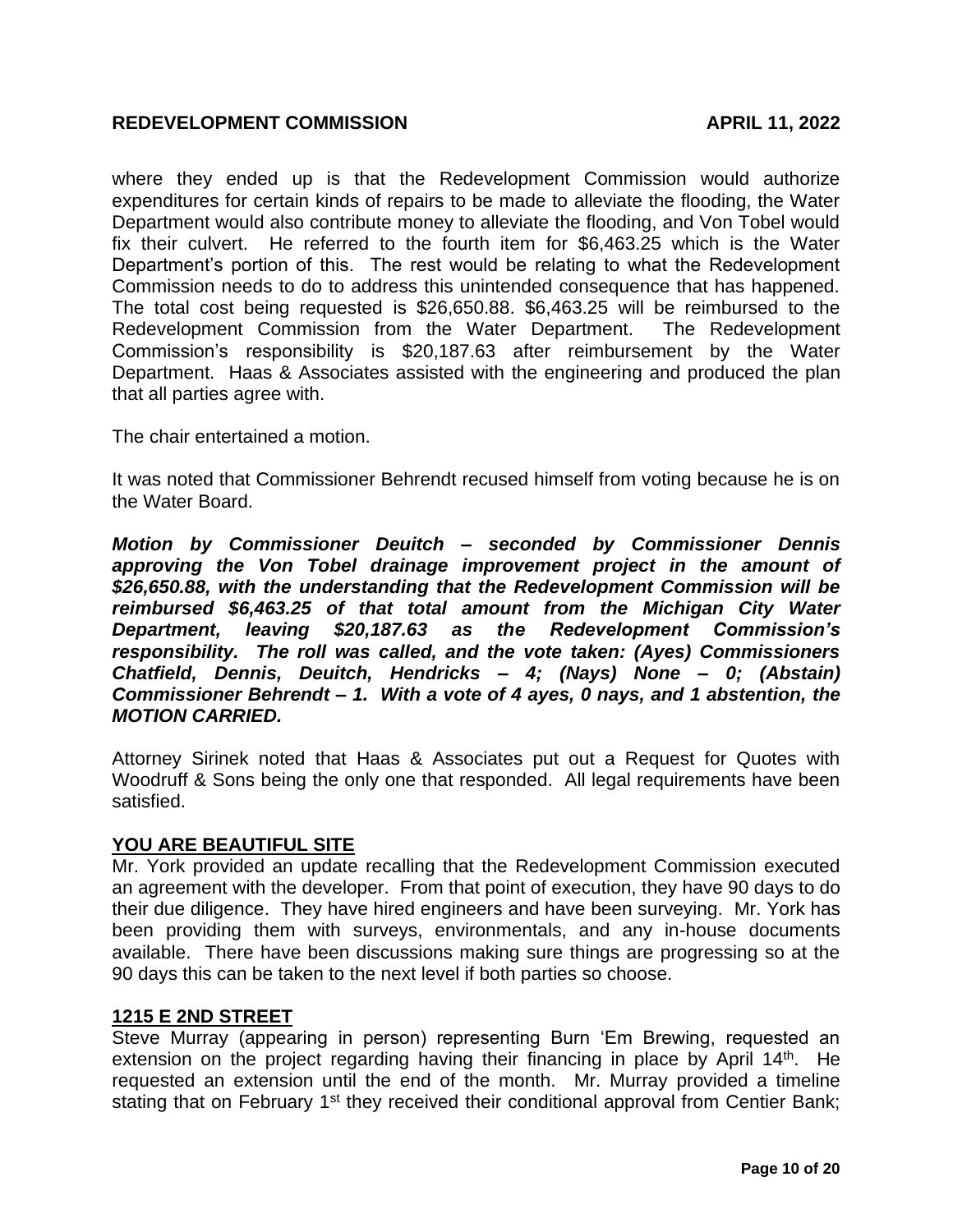February  $7<sup>th</sup>$  reviewed and negotiated terms and signed the final letter; the loan was referred to the Regional Development Corp (RDC) for SBA approval by Centier immediately; February 14<sup>th</sup> received the application and list of items needed to turn into the SBA; February 18<sup>th</sup> that was completed, with supplements requested on  $2/22$ ,  $2/24$ , and 2/28 all completed by March 4<sup>th</sup>; March 23<sup>rd</sup> the RDC reached out for clarification on an item, which was provided on 3/24; April 4<sup>th</sup> received notification of approval by RDC and loan committee and passed onto the SBA on that day with turnaround for approval being 8-10 business days, with 4/18 being the projected approval by the SBA. He said after SBA approval they will be ready to close assuming the lender and the EDCMC are ready to go. He has an architect on standby waiting to send their plans down State as soon as there is approval by the SBA. Tonn & Blank will be their contractor and they will not have any problems starting as soon as the plans are approved down State. Average time for State approval is about a month. They anticipate starting construction around June 1st.

Mr. York added comments, acknowledging that this is a natural progression of where it is at, and it is not any fault of Burn 'Em asking for the extension. They have been doing a diligent job of getting everything organized. Mr. York also mentioned that as previously approved, the Redevelopment Commission has removed and remediated the boiler for asbestos. The Redevelopment Commission also has made the commitment of installing the water main for their new water service.

Attorney Sirinek noted that Mr. Murray has done everything he was asked to do. For reference, he pointed out that the Redevelopment Commission executed the agreement on November 15, 2021, and the project needed to be completed within 150 days or April  $15<sup>th</sup>$ . The purpose of the extension is to be consistent with the agreement and get to the end of the month.

There was discussion and the question raised if the end of the month would allow enough time, or if the Commission should extend it to their next meeting.

Attorney Sirinek advised that assuming they get their approval, the Redevelopment Commission needs to be in the position to convey the property to the EDC who will in turn sell it to Burn 'Em Brewing.

It was suggested by Commissioner Chatfield to give them until May  $10<sup>th</sup>$  after the next Redevelopment Commission meeting.

The chair entertained a motion.

*Motion by Commissioner Deuitch – seconded by Commissioner Hendricks approving the request by Burn 'Em Brewing for an extension of time until May 10, 2022, to provide their financial commitment for the project at 1215 E. Second Street, and upon their obtaining approval from the SBA, the Redevelopment*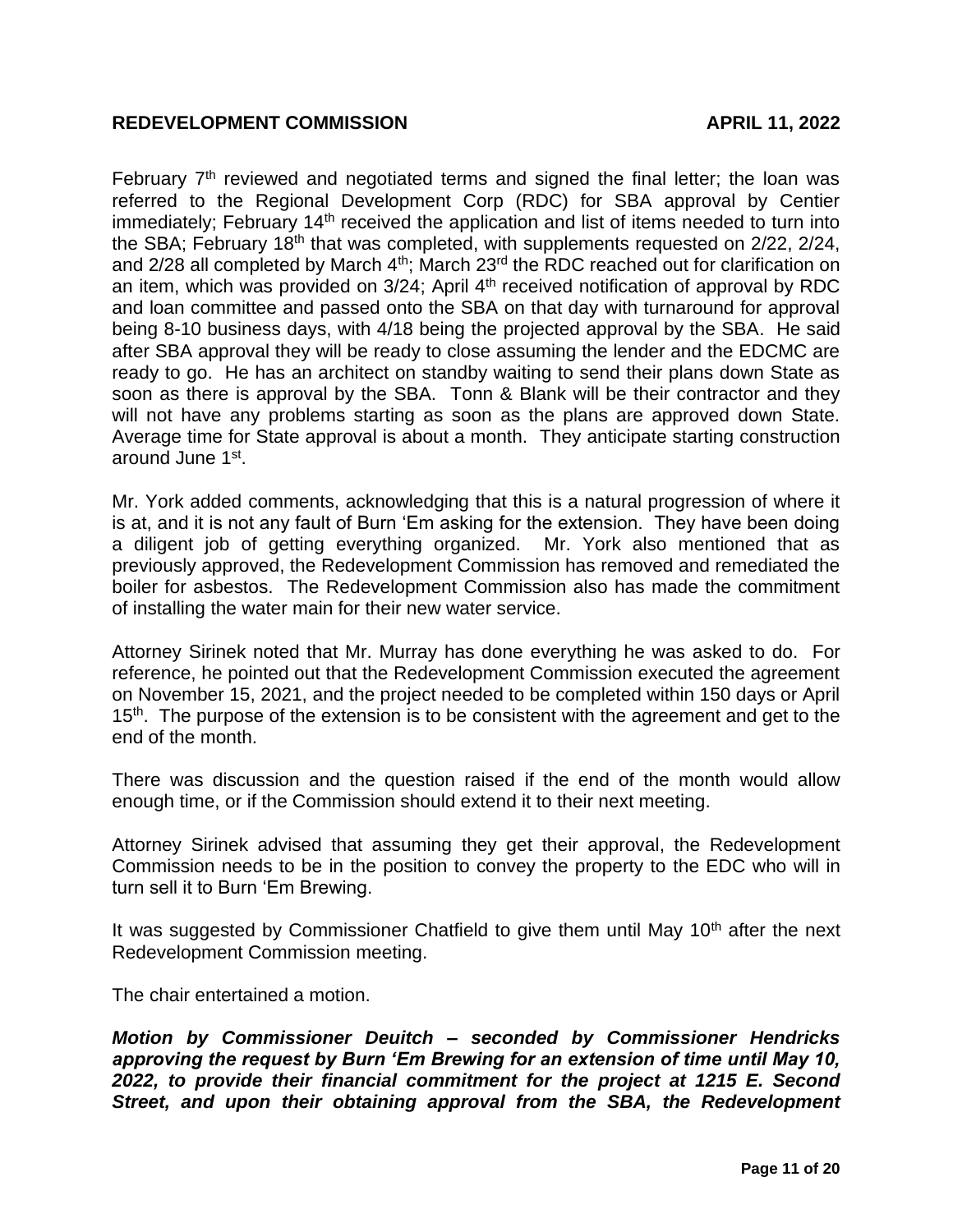*Commission will convey the property to the EDC consistent with the agreement. The roll was called, and the vote taken: (Ayes) Commissioners Behrendt, Chatfield, Dennis, Deuitch, Hendricks – 5; (Nays) None – 0. With a vote of 5 ayes and 0 nays, the MOTION CARRIED.*

# **MARQUETTE MALL MARKET STUDY**

Mr. York talked about the inquiries over the years about the future of Marquette Mall. He said a few months ago he proposed that the Redevelopment Commission think strategically about Marquette Mall which is equally important to the south side of the city as the train station is to the north side. It is approximately 50 acres of land. There are multiple land owners but there are some majority land owners who own 70-80% of the land. At the time of the proposal, the Commission asked that Mr. York speak to all the property owners. He stated that he, along with Clarence Hulse, have met with all the large owners as well as a couple of the small owners who make sense from a land planning standpoint or positioning of vacant land. At this point in time, there is an aggressive schedule, but they would like to do a Master Plan for the 50 acres being respectful of what is there now without displacing or relocating businesses currently there. Mr. York referred to the proposal before the Commission from Town Planning & Urban Design Collaborative (TPUDC), based out of Franklin Tennessee. They specialize in planning of underutilized, vacant, or re-developable land. He pointed out that the City is currently working with TPUDC on the Transit Development District, so they are already familiar with our zoning code, our city, and they understand that while it may not be Downtown, there is a relationship on how it fits into our city. Mr. York stated that they have been asked to do a Master Plan but also a market study so it will include what is being market driven. Mr. York stated that they would like to have this completed by May 21<sup>st</sup> to take this and market it at an upcoming site selector conference. Mr. York stated that the cost is \$118,035.00, noting that the total cost was reduced by \$15,000 because he can perform some of the due diligence and provide the information to them.

Mr. York added that they have also talked with Kabelin Ace Hardware, and they are also wanting to do some development there as they own a lot of the land around it. They also talked to Sears who has a new owner. They are trying to figure out what to do with Sears, so they see this as being helpful in defining what they want to do. There are some new businesses moving in the mall frontage.

Commissioner Deuitch commented that she attended a Smart Cities Conference in Columbus, Ohio. They talked about smart infrastructure and doing things once and being thoughtful on the problems regions are facing (which for us is housing). She talked about Columbus who in 10 years increased population 100,000 people, with the Central Ohio Region increasing 240,000 people. Commissioner Deuitch noted that these large parcels are going to be important for the direction of our area; it not only impacts Michigan City, but it also impacts the entire county. Commissioner Deuitch indicated her support of this and stated that she feels it is a step in the right direction.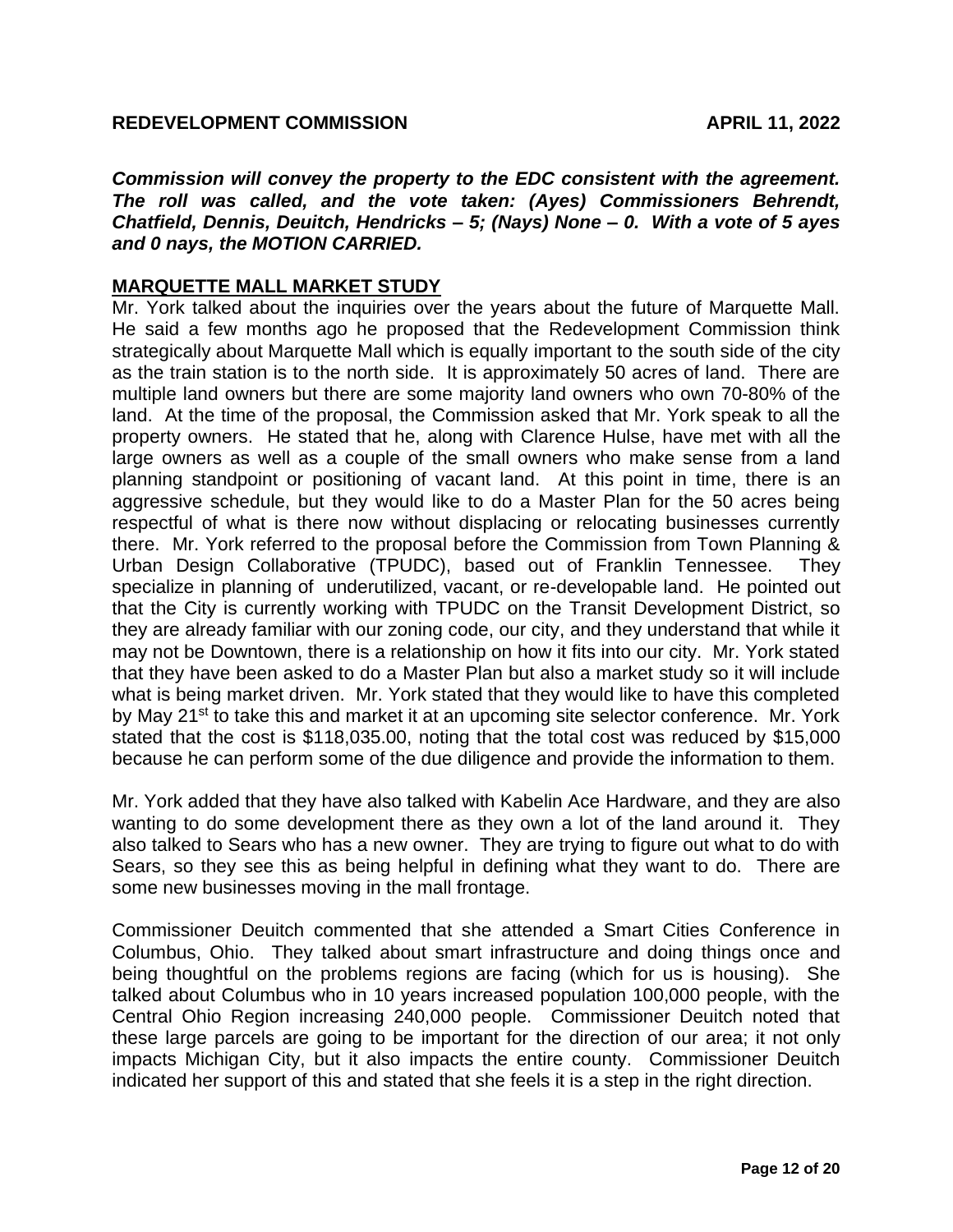Commissioner Chatfield agreed, stating that this is a piece of land that is a gateway to Michigan City. He pointed out that it is blighted, although there are good tenants who have done an excellent job of providing commerce to that space and the out lots. He stated that the Redevelopment Commission is the economic development arm of the city to find out what is out there. He indicated his support of this project and study. He commended Mr. York for saving money on this. Commissioner Chatfield said the next step is peddling this to developers.

Commissioner Dennis agreed with comments but questioned if they will have enough time to put together a comprehensive report.

Mr. York replied that TPUDC has indicated if they get started immediately, they may not have a final completed report, but they will have something for the City to take to the conference to be able to market.

The chair entertained a motion.

*Motion by Commissioner Dennis – seconded by Commissioner Deuitch approving the proposed scope of work by Town Planning & Urban Design Collaborative for a Master Plan and Market Study of the Marquette Mall property in the amount of \$118,035.00 to be substantially completed for marketing purposes by May 21, 2022, and for Attorney Sirinek to review and approve the contract and authorize Mr. York to execute it. The roll was called, and the vote taken: (Ayes) Commissioners Behrendt, Chatfield, Dennis, Deuitch, Hendricks – 5; (Nays) None – 0. With a vote of 5 ayes and 0 nays, the MOTION CARRIED.*

# **TRACY CROSS HOUSING STUDY**

Mr. York reported that he has asked for an updated Downtown Market Study for Housing. He asked that this be tabled, giving him time to understand the geographic boundary as it is not a city-wide market study, but he also wants to capture the changes with the future station block.

# **EV CHARGING STATIONS**

Mr. Borngraber recalled that in 2020 Mr. York requested consensus for submission of a \$40,000 grant through IDEM as a part of the Volkswagen Diesel Emissions Environmental Litigation Trusts. Part of that grant was to install two EV stations capable of charging four vehicles and get reimbursed \$18,000. He stated that he has gone out for Requests for Quotes and received two back. Ozinga was in the amount of \$38,980. He stated that even though he asked for a scope of work that was turnkey, Ozinga's scope was not turnkey. The other quote was from Marquiss Electric in the amount of \$57,782 which is turnkey. He stated that staff recommends approval of executing a contract with Marquiss Electric in the amount \$57,782. In support of that, he commented on their existing relationship with the City, their quality of work, being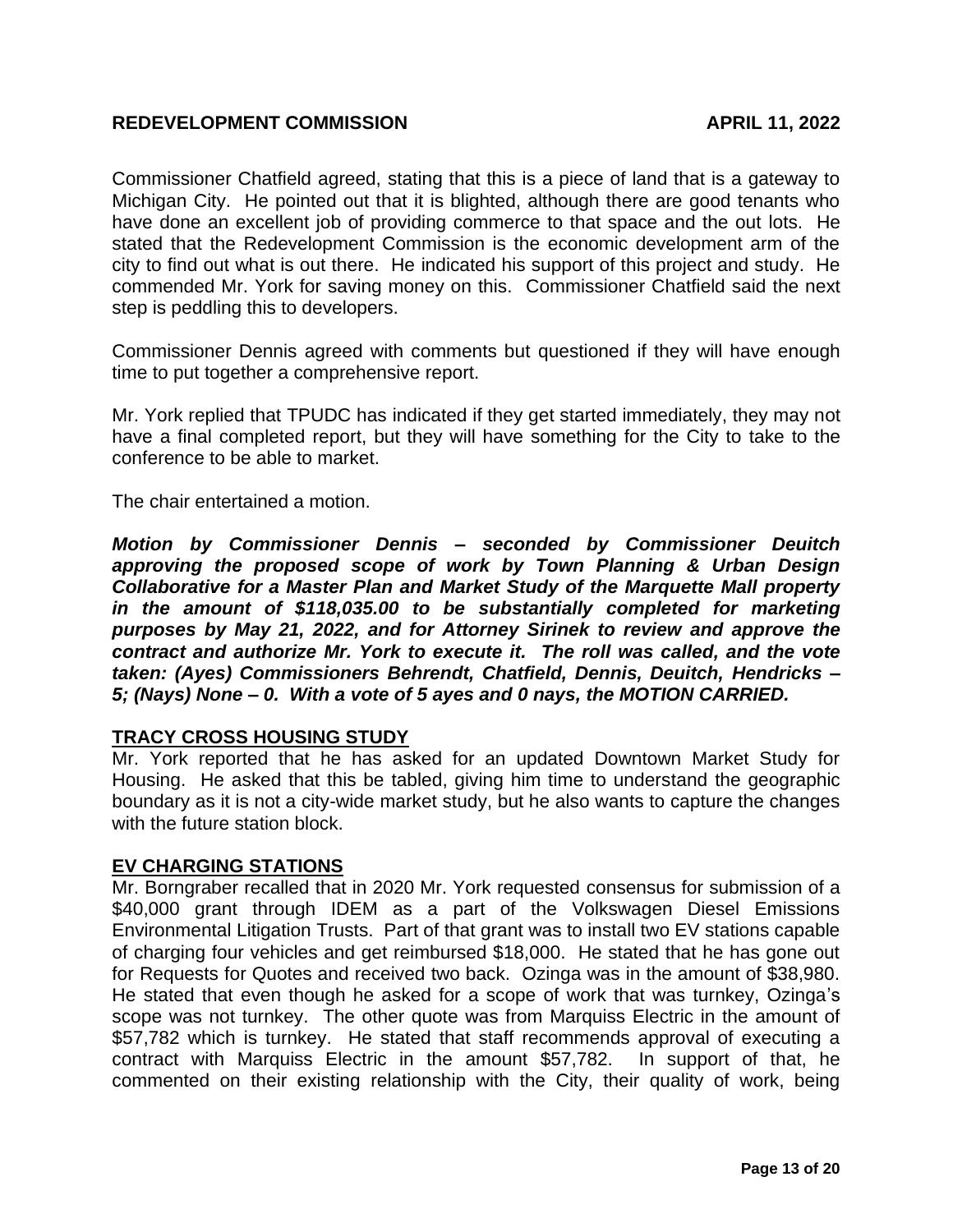responsive during the RFQ process, being a local firm, providing a turnkey project, and already having reached out to NIPSCO.

Mr. Borngraber recommended three motions as a part of this which includes allocating the increased sum if going with Marquiss Electric, executing a contract with the contractor, and directing staff to create a service to facilitate the charging of money of the services at the EV stations. He pointed out that no matter which contract the Commission goes with, they will be reimbursed \$18,000 through the grant.

Mr. York expanded on comments providing background, stating that this project was brought to the Redevelopment Commission from the Sustainability Commission. They applied for this grant and asked the Redevelopment Commission to provide the match since it is in the Downtown. The area being considered is the lot at  $8<sup>th</sup>/W$ ashington Street. Five spaces would be utilized, to make one of those spaces ADA accessible to EV charging.

Mr. Borngraber referred to the sketch/site plan showing the spaces at the northeast corner. He noted the quotes being a little different with equipment charging slightly faster in one but not operating when cold. The preferred way for the electricity is to have the tower installed directly at the NIPSCO pole, which Marquiss Electric is doing. The other contractor will add additional meters for service and tunnel underneath the parking lot.

Commissioner Behrendt inquired into the number of spaces and charging units.

Mr. Borngraber explained that there are two charging stations for a total of four vehicles. Five spaces are being utilized to add additional space for one space to be ADA compliant.

Mr. York added that they would take the fifth space to make it where you could exit out of the car appropriately. He felt it was a good request by the Sustainability Commission to make it equitable for everyone to be able to access it.

Commissioner Hendricks asked who would manage the payments and the maintenance of the facility.

Mr. Borngraber replied that has not been defined at this time. Part of the motion will be for staff to execute a service that would handle that. He noted that currently the City has an EV station at Millennium Park which the Park Department pays \$300-\$500/year. He said that it could be paid for as part of the general electric bill, or staff could find a service to do it at a cost to the Redevelopment Commission.

Mr. York commented that we are going to see a transition in EV charging in the future. In the next five years it could be a part of everyday planning with a certain number of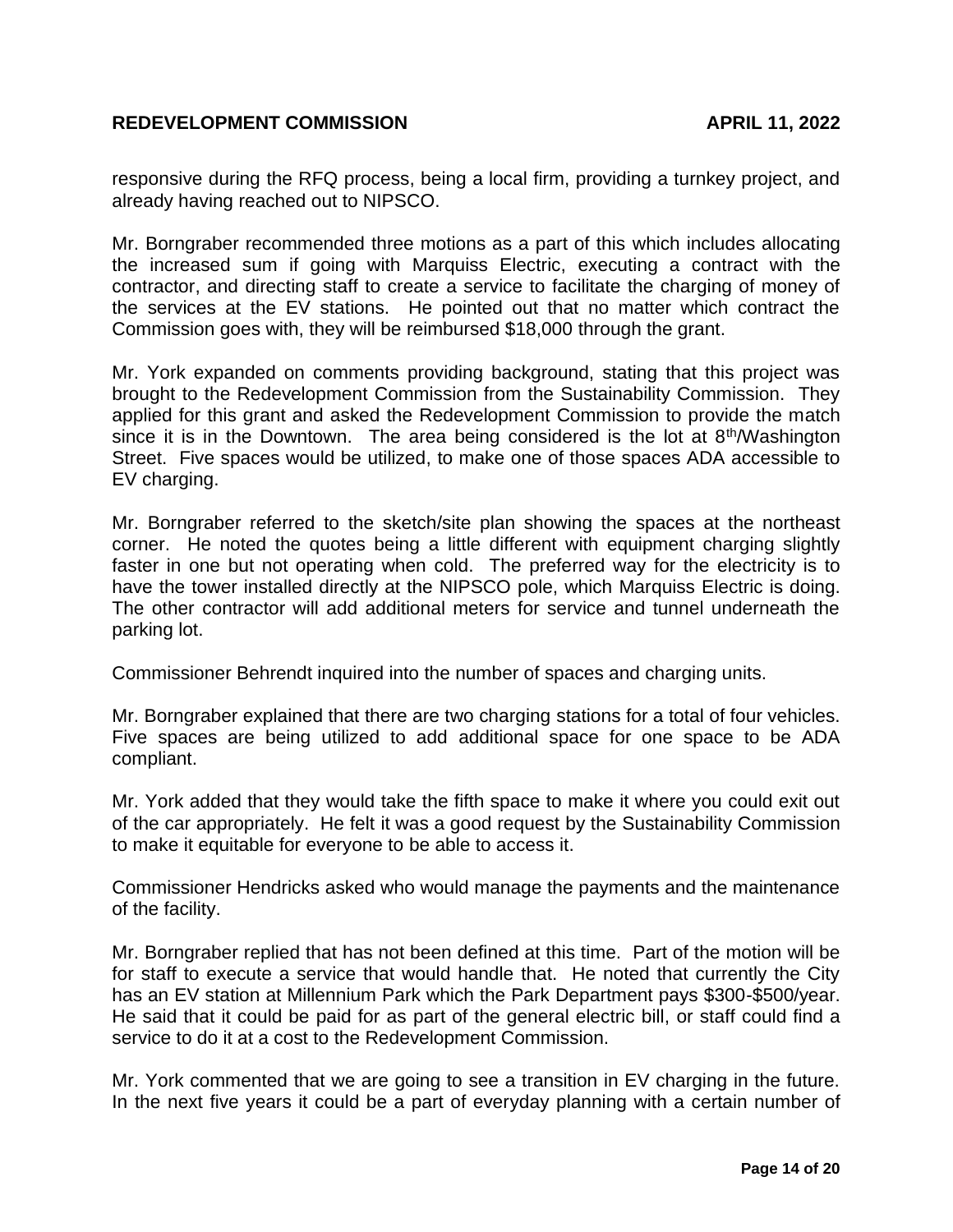spaces being required. He felt it is something the City should consider moving forward and take into consideration when building the new parking garages.

Commissioner Dennis asked how they chose four stations and if there is an idea of how many electric cars are in this area.

Mr. Borngraber replied that they do not have an idea. He pointed out that at Meijer, the Tesla's are expanding their super chargers, and there have been several other inquiries. He explained that two charging units and four vehicles was a requirement of the grant.

Commissioner Behrendt asked about transferring this parking lot to the City.

Mr. York replied that he would not disagree to eventually transfer it, although right now it makes it easy for the Commission to do this project because they own the lot.

Commissioner Chatfield commented that when he was on the Park Board they approved the charging station at Millennium Plaza, and he does not believe they are charging users for that service. Although, he believes there will be a time that they will do that. He agreed with Mr. York that at some point in time all new parking lots will have a requirement for EV charging stations. He requested that they do a cost analysis to start looking at the annual cost and moving that to the City.

Mr. York commented that these are in the Downtown and will be more accessible and used more than the one in Millennium Plaza.

The chair entertained a motion.

*Motion by Commissioner Deuitch – seconded by Commissioner Dennis allocating an amount of \$57,782.00 for turnkey installation of two EV charging stations (capable of charging 4 vehicles at Level 2) at the Redevelopment Commission owned parking lot at the corner of 8th/Washington Street. The roll was called, and the vote taken: (Ayes) Commissioners Behrendt, Chatfield, Dennis, Deuitch, Hendricks – 5; (Nays) None – 0. With a vote of 5 ayes and 0 nays, the MOTION CARRIED.*

*Motion by Commissioner Deuitch – seconded by Commissioner Behrendt authorizing the execution of a contract with Marquiss Electric in the amount of \$57,782.00 for turnkey installation of two EV charging stations (capable of charging 4 vehicles at Level 2) at the Redevelopment Commission owned parking lot at the corner of 8th/Washington Street. The roll was called, and the vote taken: (Ayes) Commissioners Behrendt, Chatfield, Dennis, Deuitch, Hendricks – 5; (Nays) None – 0. With a vote of 5 ayes and 0 nays, the MOTION CARRIED.*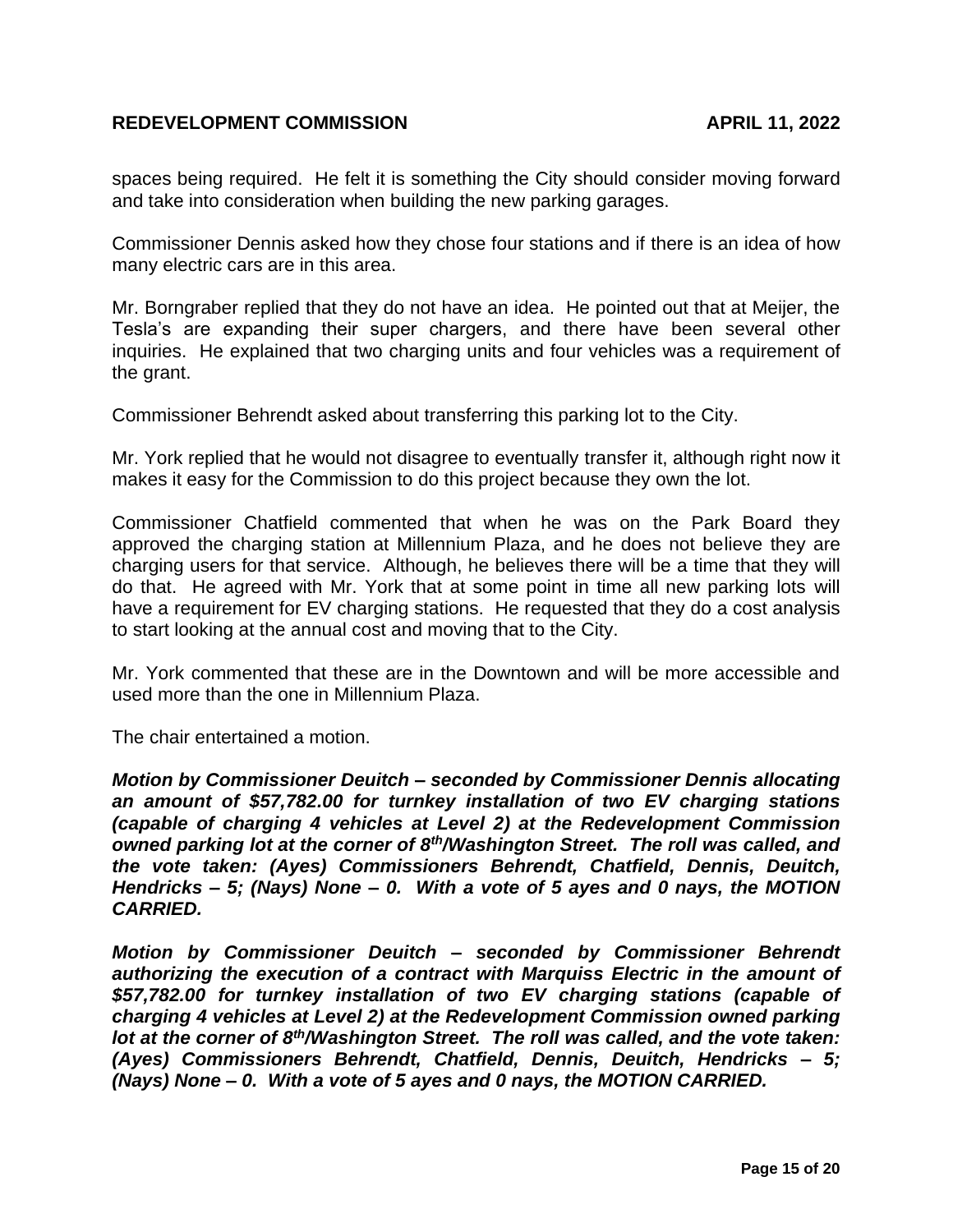*Motion by Commissioner Deuitch – seconded by Commissioner Dennis to not charge a fee to users for the use of the EV charging stations during the first year, and directing staff to review and provide a financial analysis to the Redevelopment Commission of the annual cost to operate the EV charging stations so the Redevelopment Commission can make a determination if there is a need in the future to charge a fee to users for utilizing the EV charging stations. The roll was called, and the vote taken: (Ayes) Commissioners Behrendt, Chatfield, Dennis, Deuitch – 4; (Nays) Commissioner Hendricks – 1. With a vote of 4 ayes and 1 nay, the MOTION CARRIED.*

#### **REQUEST TO UTILIZE FORMER CHRYSLER PARKING LOT AT 11TH/MICHIGAN**

Mr. York explained that this request is two-fold. There is a formal request to utilize the parking lot at the corner of 11<sup>th</sup>/Michigan Boulevard (former Chrysler dealership) by Walsh/Herzog to store materials for the duration of the NICTD project along the edges of the property (frontage of Michigan Boulevard and triangular point). Mr. York noted that the Redevelopment Commission is already allowing NICTD to store the façade of the former station inside the storage building on the property. The other piece of this request is from Pleasant Hill Missionary Baptist Church at the corner of Maple/10<sup>th</sup> Streets for parking on this lot during construction. Mr. York proposed that they utilize the fenced-in area behind the storage building which connects to Maple Street via an alley beside the church.

Attorney Sirinek stated that approval should be contingent upon the receipt of liability insurance removing the City and Redevelopment Commission from any harm.

The chair entertained a motion.

*Motion by Commissioner Deuitch – seconded by Commissioner Dennis approving the use of Redevelopment Commission owned lot (the former Chrysler dealership) at the corner of 11th/Michigan Boulevard to be utilized for storage of construction materials along the edges of the property (frontage of Michigan Boulevard and triangular point) by Walsh/Herzog for the duration of the NICTD project, and the fenced-in area behind the storage building to be utilized for parking by parishioners of Pleasant Hill Missionary Baptist Church during construction of the NICTD project, contingent upon receiving liability insurance removing the City/Redevelopment Commission from any harm. The roll was called, and the vote taken: (Ayes) Commissioners Behrendt, Chatfield, Dennis, Deuitch, Hendricks – 5; (Nays) None – 0. With a vote of 5 ayes and 0 nays, the MOTION CARRIED.*

# **ADAMS PARK STORMWATER WETLAND PROPOSAL**

Mr. York recalled that the Sanitary District applied for a Sustain Our Great Lakes Grant (SOGL) several years ago for the Adams Park Stormwater Wetland project on the south side of the city, located at Village Road (east/west) and Crestwood Drive (north/south).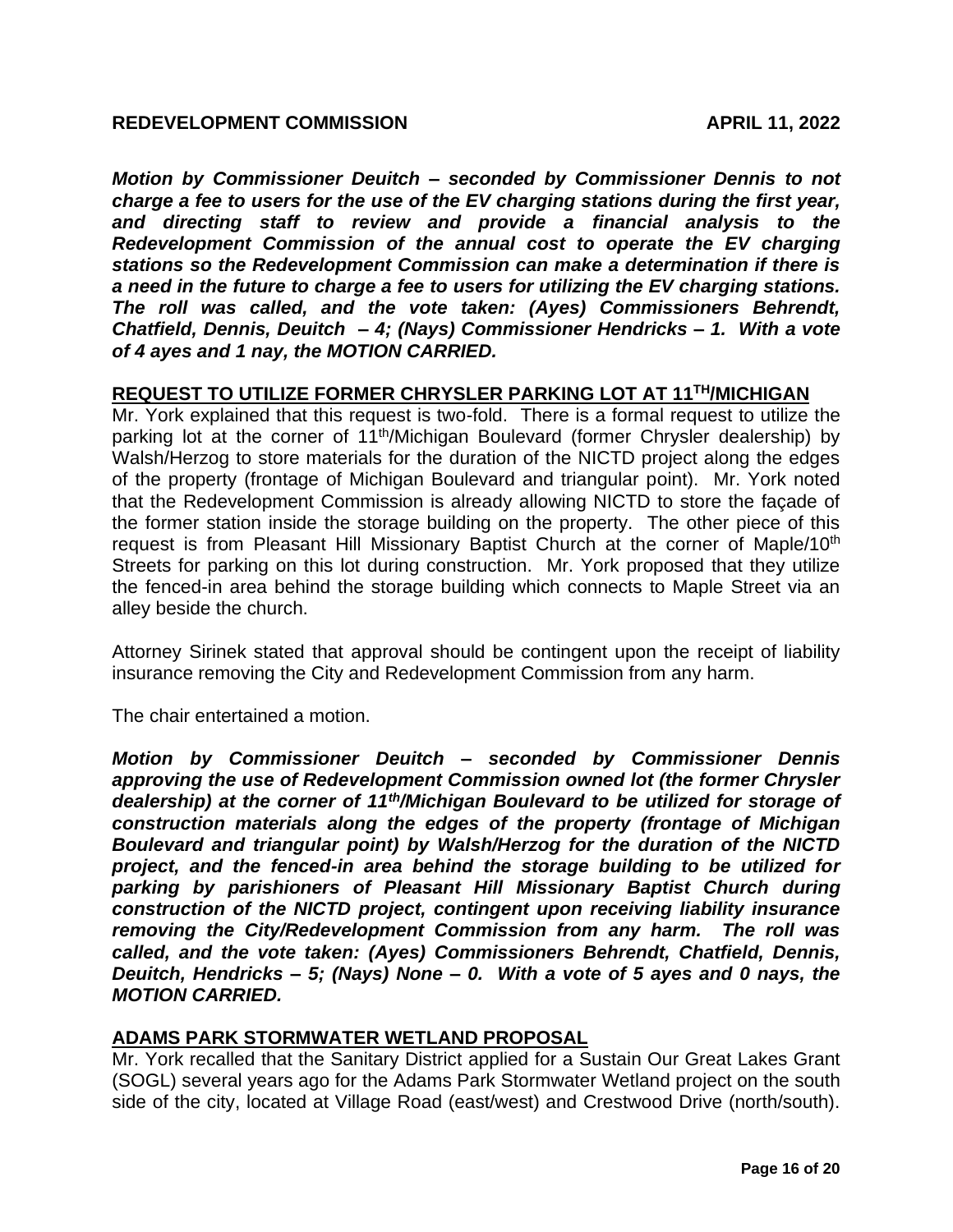He noted that there has been repaving projects in that area and the South Gateway Transportation Improvement Project is in that area. Adams Park has traditionally been a place for baseball. It is next to a wetland with part of the wetland in the park. The project is to construct 2.5 acres of stormwater wetlands surrounded by 7 acres of restored native prairie on an underutilized municipal park. The goal would be to potentially reduce or eliminate localized flooding in and around this neighborhood, but the greater use would be to improve water quality from the runoff. The total requested in the project grant is \$572,944 (construction costs). This would include trails and amenities and would be a new asset for this neighborhood. Originally the Redevelopment Commission made a commitment of \$292,722. Since then, the Commission had indicated they wanted to see the Sanitary District partner with other people and provide additional matches. As such, the Sanitary District indicated they would provide a portion of the match (1/2) and the Redevelopment Commission would provide the other half of \$146,361.

Commissioner Hendricks asked if there is land purchase involved for this.

Mr. York replied that he does not believe it does, stating that he thinks it is all within the park, but pointed out it does include connecting to the existing wetlands and expanding them, so there could be access authorizations.

Commissioner Chatfield asked the timeline for the work to be completed.

Mr. York replied that he thinks the reason they are asking for this is so that it will hopefully be constructed this summer. He noted that the engineering and design has already been done, Mr. York said they used the same firm that designed the Karwick Nature Center, noting that the Redevelopment Commission provided a portion of that funding as well. This project would be similar with the green technology.

Commissioner Deuitch asked if the Park Department is involved.

Mr. York stated that he believes the Park Department participated in the design of it.

Commissioner Deuitch asked if the baseball fields will remain or be removed.

Mr. York stated that he was not sure but believes they are leaving one field. The back fields do not get played on as much and they are closest to the wetlands. He said he would get a design and bring it back at the next meeting. He commented that he feels it will be a great asset to the neighborhood and serve a purpose from the standpoint of helping with flooding and a reduction of pollution.

The chair entertained a motion.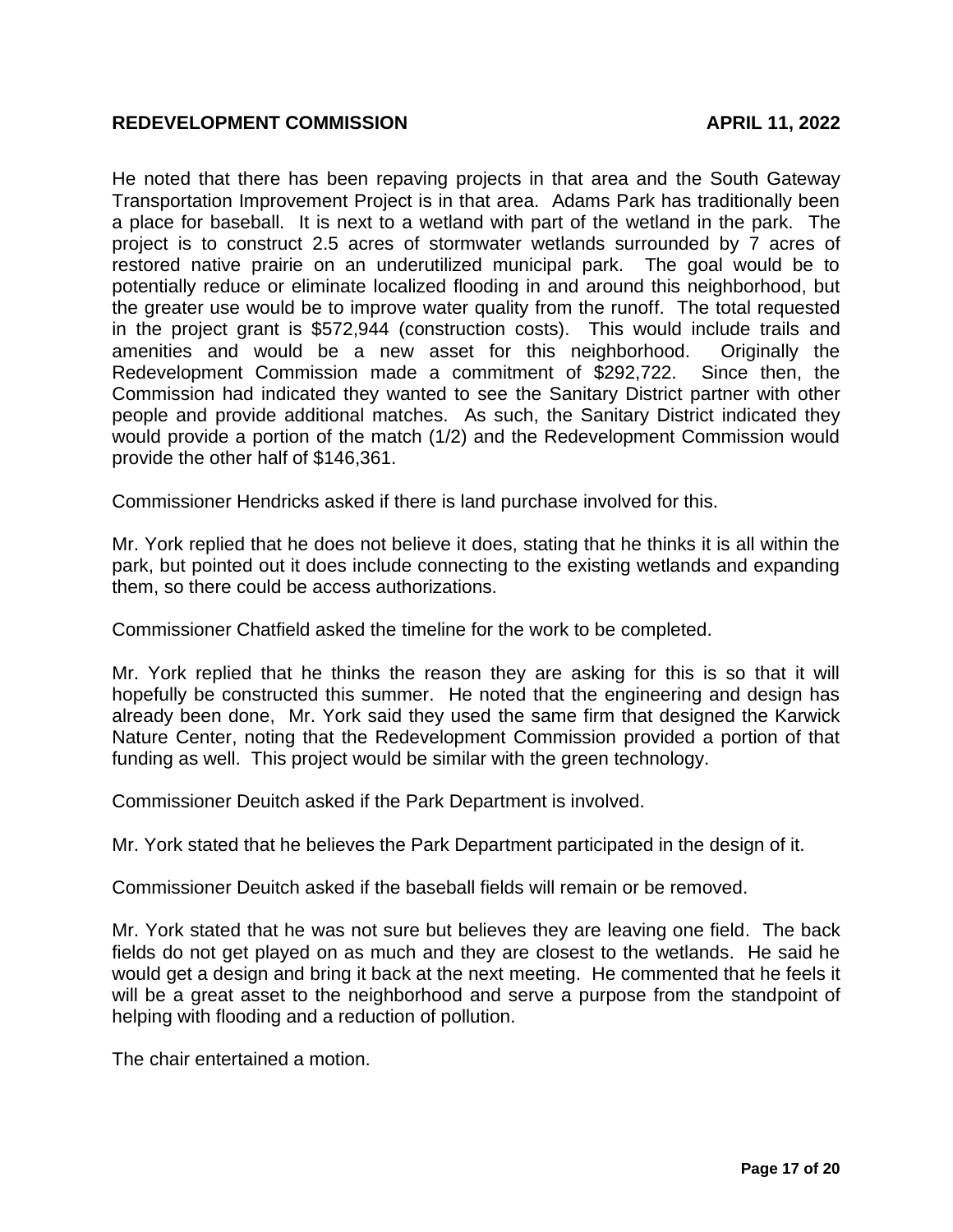*Motion by Commissioner Dennis – seconded by Commissioner Deuitch allocating \$146,361 as half of the SOGL Grant match for the Adams Park Stormwater Wetland Proposal. The roll was called, and the vote taken: (Ayes) Commissioners Behrendt, Chatfield, Dennis, Deuitch, Hendricks – 5; (Nays) None – 0. With a vote of 5 ayes and 0 nays, the MOTION CARRIED.*

# **REPORT BY LEGAL COUNSEL**

Attorney Sirinek noted that an executive session was held prior to this meeting. No decisions were made, and nothing was discussed other than what is permitted by Open Door Law.

Attorney Sirinek reported that he provided Commissioners with a proposal from August Mack relating to the Trail Creek cleanup of the IDEM site. As background, he explained that in approximately 2015 the Redevelopment Commission authorized proceeding with an environmental cleanup action against the polluters of the former Begley Cleaners at the site located at the corner of 11<sup>th</sup>/Michigan Boulevard, and all the pollutants that have gone upstream and downstream as it gets to Trail Creek. He recalled the Redevelopment Commission won a judgment of \$1.8 million from that which included attorney fees for representatives in that litigation. Since the award (less attorney fees), the Redevelopment Commission has engaged August Mack to develop a plan to conform with the IDEM regulations to get to the point of getting this property cleaned up and utilized for a future development. Attorney Sirinek referred to the 3/29/22 Change Order #3 which would cover the activities during 2022. The first two years of the project the contaminants were identified, the boundaries of the plume were identified, and the stability of the plume was identified. Now, it gets into the more productive part of doing the cleanup. Because it is an IDEM cleanup site, there must be eight consecutive quarters of monitoring and reporting to IDEM to confirm boundaries of the plume and plume stability. Task 4 will be conducted in 2022 which is installing an interceptor trench along the south side of  $8<sup>th</sup>$  Street. This will take care of the contaminated ground water bubbling up to the surface during flooding. The interceptor will go down 5' and will begin the process of taking the contaminants and passing it through to the Sanitary District where they will then filter that water and clean it up. This gets it to the point of the actual cleanup of the plume. It also will serve as a barrier so no pollutants/contaminants can get into the development area at 8<sup>th</sup>/Michigan. The request tonight is to set a budget not to exceed \$227,200 for August Mack to continue to do the activities as identified. Attorney Sirinek pointed out that this will bring the total amount used for cleaning up to \$915,200. He said it is important to remember of that \$915,200, none of that is taxpayer dollars; it is not coming out of anything other than the settlement the Commission was awarded in their litigation against Begley.

The chair entertained a motion.

*Motion by Commissioner Hendricks – seconded by Commissioner Deuitch approving Change Order #3 in the amount of \$227,200.00 (utilizing settlement*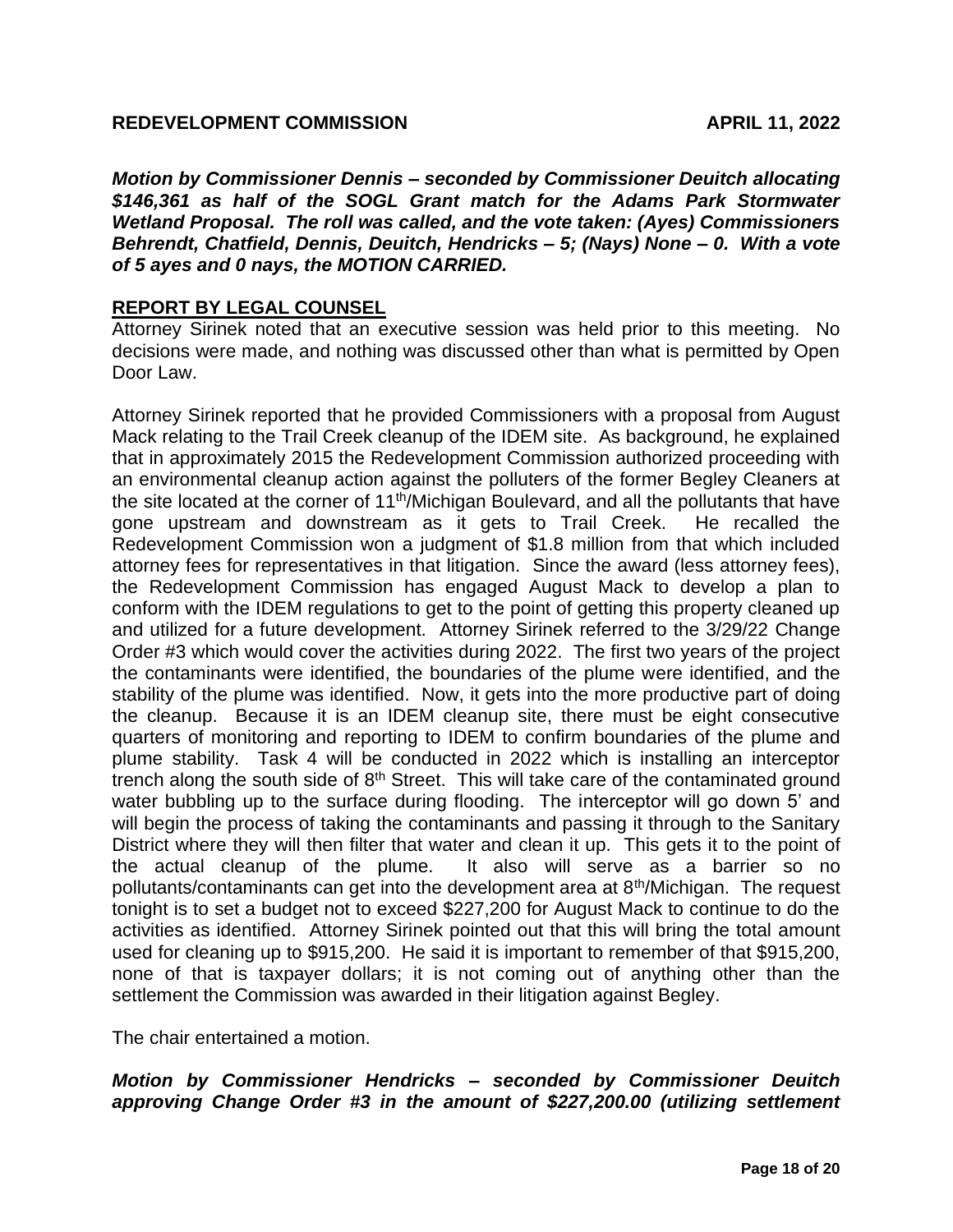*money) to August Mack for 2022 site activities and Remediation Work Plan for the former Begley/Concord Cleaners – Trail Creek Properties, Proposal No. JV3085.380. The roll was called, and the vote taken: (Ayes) Commissioners Behrendt, Chatfield, Dennis, Deuitch, Hendricks – 5; (Nays) None – 0. With a vote of 5 ayes and 0 nays, the MOTION CARRIED.*

# **REPORT BY DIRECTOR**

Mr. York thanked the Sanitary District for their help with the Trail Creek cleanup.

# **PUBLIC COMMENTS**

Phil Ream (appearing in person), 1011 Franklin Street, spoke to Commissioners commenting that he has been in the Downtown since 1991. He thanked the Commission for funding the 1011 Franklin Street siding project. The work has been completed. He thanked Mr. York for his guidance because this project could have turned out horribly. He thanked Mr. Borngraber for directing him into the right direction. He said despite a couple of procedural construction hiccups in the process, the siding project looks attractive and complete. He also thanked Sue Downs (Building Commissioner) for stopping by on several occasions to observe and suggest. He said she has a wealth of knowledge and skills and has helped him immensely in the past, present, and hopefully the future. He said Christine Vanderborg (Code Inspector) enlightened him on code enforcement, telling him that the code is on line, to look it up, and learn from it. He again thanked everyone for their time, effort, and funding. He talked about the construction process in a Historic District.

Commissioner Chatfield thanked Mr. Ream, commenting that this was an important project for the Redevelopment Commission to step up and do. He stated that this property needs to look good because it is now a focal point as people drive north. He also thanked Mr. Borngraber for his work on this project.

# **COMMISSIONER COMMENTS**

Commissioner Chatfield commented that he is proud the Redevelopment Commission allocated funding for the Large Cat House project in the Zoo. He said the project is getting underway and is important. He stated that the next project in his mind is monkey island to be discussed later.

# **NEXT MEETING DATE**

President Chatfield announced that the next regular meeting is scheduled for May 9, 2022.